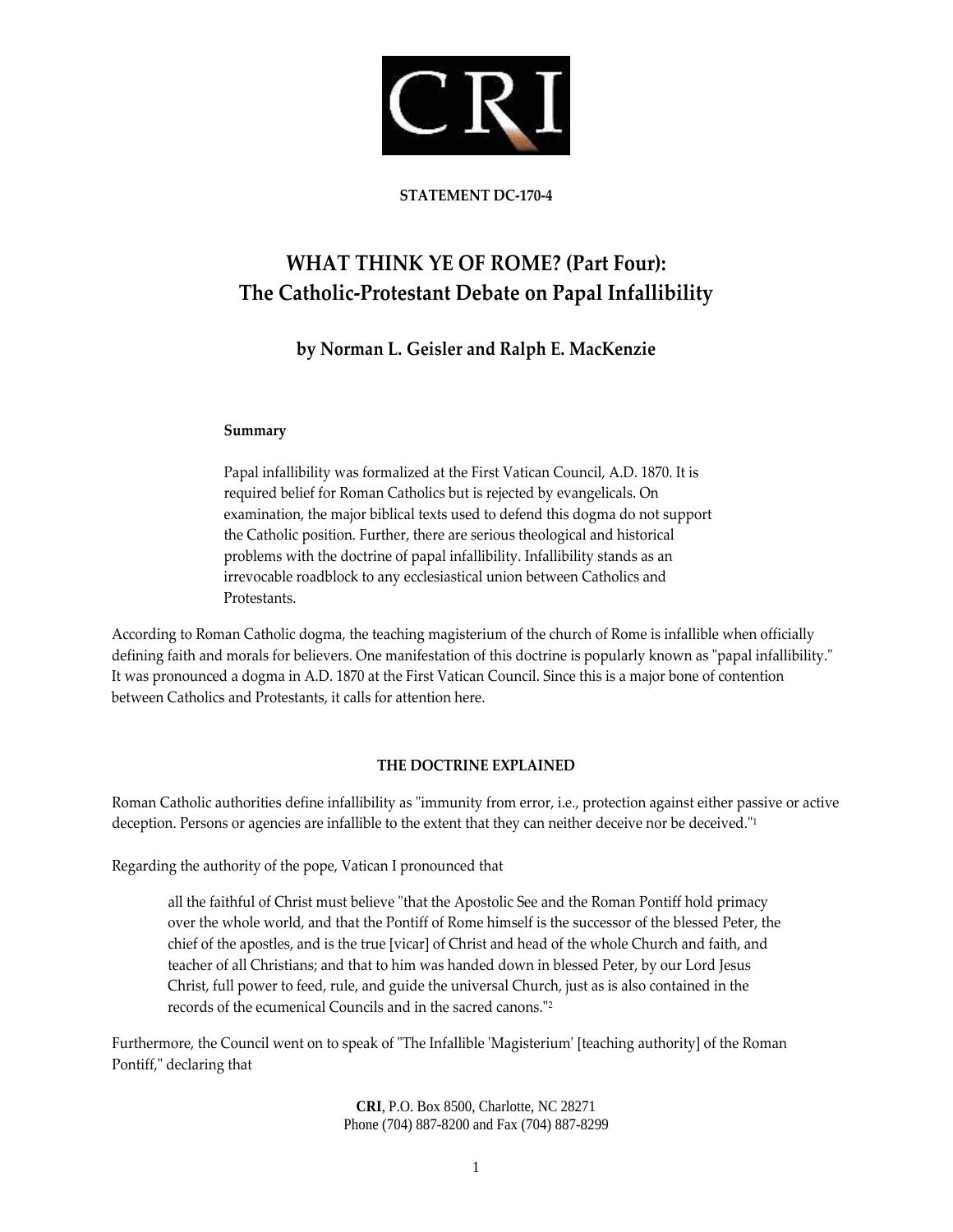when he speaks *ex cathedra,* that is, when carrying out the duty of the pastor and teacher of all Christians in accord with his *supreme apostolic authority* he explains a doctrine of faith or morals to be held by the Universal Church, through the divine assistance promised him in blessed Peter, *operates with that infallibility* with which the divine Redeemer wished that His church be instructed in defining doctrine on faith and morals; and so such definitions of the Roman Pontiff from himself, but not from the consensus of the Church, *are unalterable.* [emphases added]3

Then follows the traditional condemnation on any who reject papal infallibility: "But if anyone presumes to contradict this definition of Ours, which may God forbid: let him be anathema" [i.e., excommunicated].<sup>4</sup>

#### **Qualifications**

Roman Catholic scholars have expounded significant qualifications on the doctrine. First, they acknowledge that the pope is not infallible in everything he teaches but only when he speaks *ex cathedra,* as the official interpreter of faith and morals. Avery Dulles, an authority on Catholic dogma, states for a pronouncement to be *ex cathedra* it must be:

- (1) in fulfillment of his office as supreme pastor and teacher of all Christians;
- (2) in virtue of his supreme apostolic authority, i.e., as successor of Peter;
- (3) determining a doctrine of faith and morals, i.e., a doctrine expressing divine revelation;
- (4) imposing a doctrine to be held definitively by all.<sup>5</sup>

Dulles notes that "Vatican I firmly rejected one condition...as necessary for infallibility, namely, the consent of the whole church.<sup>"6</sup>

Second, the pope is not infallible when pronouncing on matters that do not pertain to "faith and morals." On these matters he may be as fallible as anyone else.

Third, although the pope is infallible, he is not *absolutely* so. As Dulles observes, "absolute infallibility (in all respects, without dependence on another) is proper to God....All other infallibility is derivative and limited in scope.<sup>"7</sup>

Fourth, infallibility entails irrevocability. A pope cannot, for example, declare previous infallible pronouncements of the church void.

Finally, in contrast to Vatican I, many (usually liberal or progressive) Catholic theologians believe that the pope is not infallible *independent* of the bishops but only as he speaks in one voice with and for them in collegiality. As Dulles noted, infallibility "is often attributed to the bishops as a group, to ecumenical councils, and to popes."<sup>8</sup> Conservatives argue that Vatican I condemned this view.9

#### **A PROTESTANT RESPONSE**

Not only Protestants but the rest of Christendom — Anglicans and Eastern Orthodox included — reject the doctrine of papal infallibility.10 Protestants accept the infallibility of Scripture but deny that any human being or institution is the infallible interpreter of Scripture. Harold O. J. Brown writes: "In every age there have been those who considered the claims of a single bishop to supreme authority to be a sure identification of the corruption of the church, and perhaps even the work of the Antichrist. Pope Gregory I (A.D. 590‐604) indignantly reproached Patriarch John the Faster of Constantinople for calling himself the universal bishop; Gregory did so to defend the rights of all the bishops, himself included, and not because he wanted the title for himself."<sup>11</sup>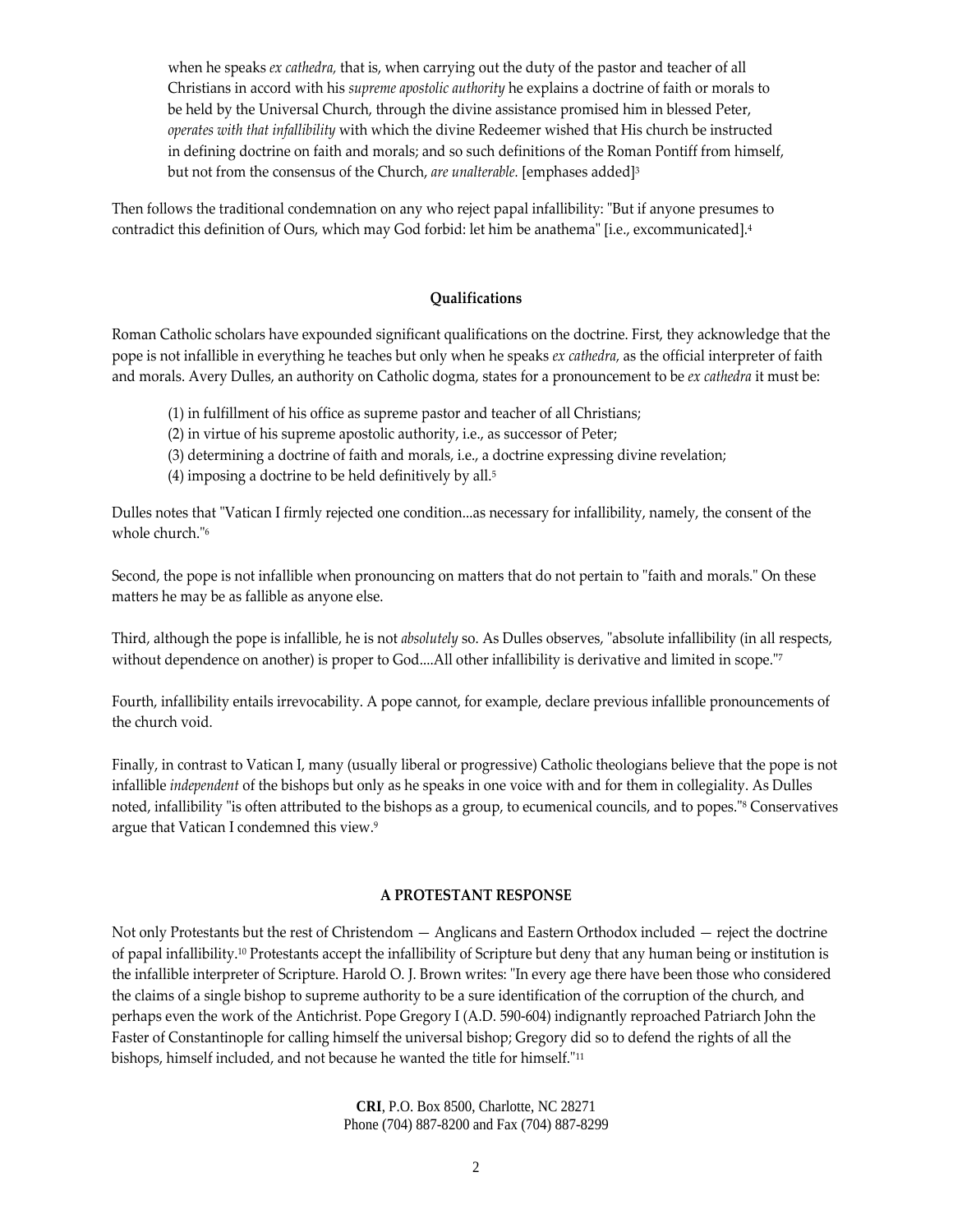#### **Biblical Problems**

There are several texts Catholics use to defend the infallibility of the bishop of Rome. We will focus here on the three most important of these.

*Matthew* 16:18ff. Roman Catholics use the statement of Jesus to Peter in Matthew 16:18ff. that "upon this rock I will build my church..." to support papal infallibility. They argue that the truth of the church could only be secure if the one on whom it rested (Peter) were infallible. Properly understood, however, there are several reasons this passage falls far short of support for the dogma of papal infallibility.

First, many Protestants insist that Christ was not referring to Peter when he spoke of "this rock" being the foundation of the church.<sup>12</sup> They note that: (1) Whenever Peter is referred to in this passage it is in the second person ("you"), but "this rock" is in the third person. (2) "Peter" (*petros*) is a masculine singular term and "rock" (*petra*) is feminine singular. Hence, they do not have the same referent. And even if Jesus did speak these words in Aramaic (which does not distinguish genders), the inspired Greek original *does* make such distinctions. (3) What is more, the same authority Jesus gave to Peter (Matt. 16:18) is given later to all the apostles (Matt. 18:18). (4) Great authorities, some Catholic, can be cited in agreement with this interpretation, including John Chrysostom and St. Augustine. The latter wrote: "On this rock, therefore, He said, which thou hast confessed. I will build my Church. For the Rock (*petra*) is Christ; and on this foundation was Peter himself built."<sup>13</sup>

Second, even if Peter is the rock referred to by Christ, as even some non‐Catholic scholars believe, he was not the *only* rock in the foundation of the church. Jesus gave all the apostles the same power ("keys") to "bind" and "loose" that he gave to Peter (cf. Matt. 18:18). These were common rabbinic phrases used of "forbidding" and "allowing." These "keys" were not some mysterious power given to Peter alone but the power granted by Christ to His church by which, when they proclaim the Gospel, they can proclaim God's forgiveness of sin to all who believe. As John Calvin noted, "Since heaven is opened to us by the doctrine of the gospel, the word 'keys' affords an appropriate metaphor. Now men are bound and loosed in no other way than when faith reconciles some to God, while their own unbelief constrains others the more.<sup>"14</sup>

Further, Scripture affirms that the church is "built on the foundation of the apostles and prophets, with Christ Jesus himself as the capstone" (Eph. 2:20). Two things are clear from this: first, all the apostles, not just Peter, are the foundation of the church; second, the only one who was given a place of uniqueness or prominence was Christ, the capstone. Indeed, Peter himself referred to Christ as "the cornerstone" of the church (1 Pet. 2:7) and the rest of believers as "living stones" (v. 4) in the superstructure of the church. There is no indication that Peter was given a special place of prominence in the foundation of the church above the rest of the apostles and below Christ. He is one "stone" along with the other eleven apostles (Eph. 2:20).

Third, Peter's role in the New Testament falls far short of the Catholic claim that he was given unique authority among the apostles for numerous reasons.15

(1) While Peter did preach the initial sermon on the day of Pentecost, his role in the rest of Acts is scarcely that of the chief apostle but at best *one* of the "most eminent apostles" (plural, 2 Cor. 21:11, NKJV).

(2) No one reading Galatians carefully can come away with the impression that any apostle, including Peter, is superior to the apostle Paul. For he claimed to get his revelation independent of the other apostles (Gal. 1:12; 2:2) and to be on the same level as Peter (2:8), and he even used his revelation to rebuke Peter (2:11‐14).

**CRI**, P.O. Box 8500, Charlotte, NC 28271 Phone (704) 887-8200 and Fax (704) 887-8299 (3) Indeed, if Peter was the God‐ordained superior apostle, it is strange that more attention is given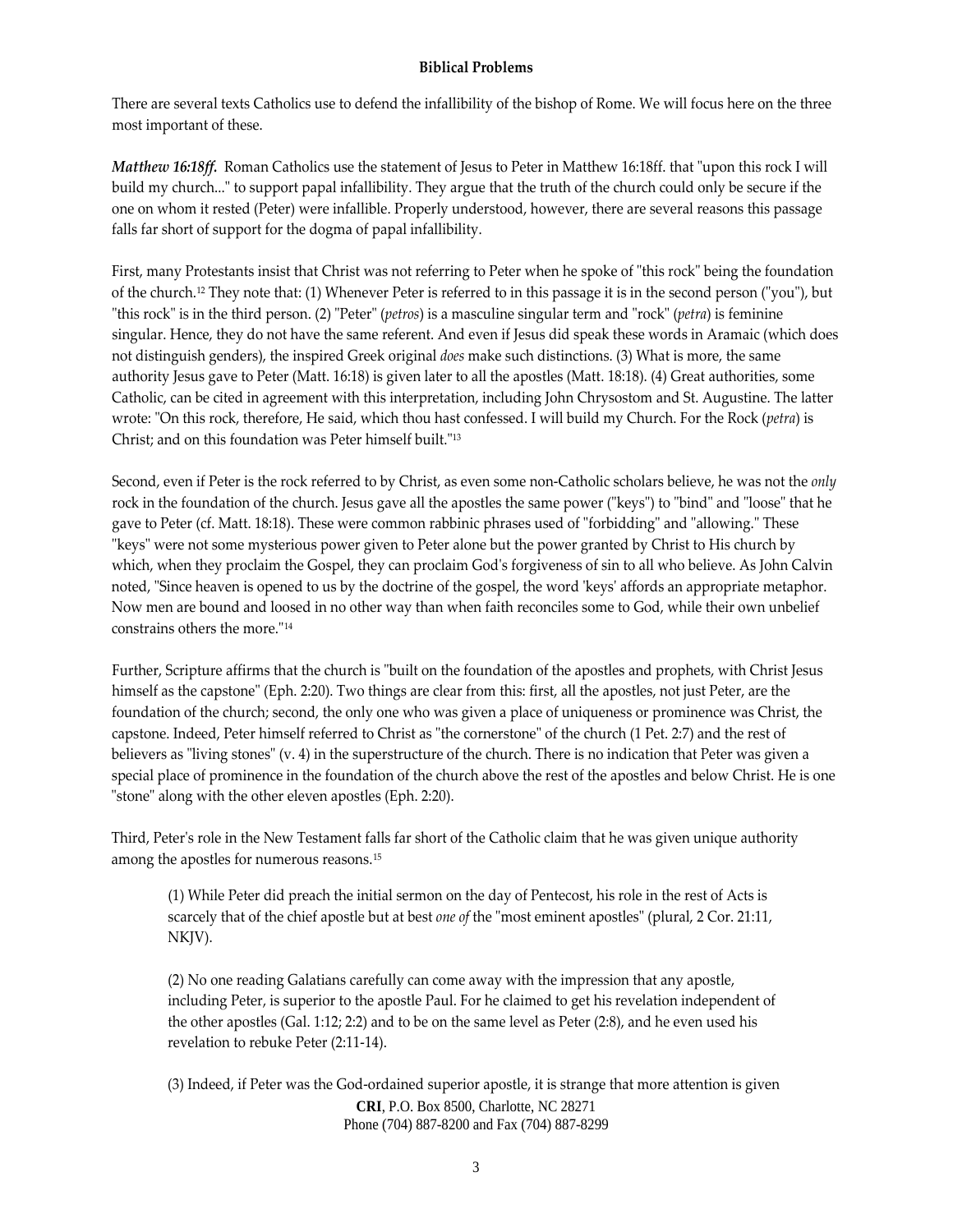to the ministry of the apostle Paul than to that of Peter in the Book of Acts. Peter is the central figure among many in chapters 1‐12, but Paul is *the* dominant focus of chapters 13‐28.16

(4) Furthermore, though Peter addressed the first council (in Acts 15), he exercised no primacy over the other apostles. Significantly, the decision came from "the apostles and presbyters, in agreement with the whole church" (15:22; cf. v. 23). Many scholars believe that James, not Peter, exercised leadership over the council, since he brought the final words and spoke decisively concerning what action should be taken (vv. 13‐21).17

(5) In any event, by Peterʹs own admission he was not *the* pastor of the church but only a ʺ*fellow* presbyter [elder]" (1 Pet. 5:1-2, emphasis added). And while he did claim to be "*an* apostle" (1 Pet. 1:1) he nowhere claimed to be "the apostle" or the chief of apostles. He certainly was a leading apostle, but even then he was only one of the "pillars" (plural) of the church along with James and John, not *the* pillar (*see* Gal. 2:9).

This is not to deny that Peter had a significant role in the early church; he did. He even seems to have been the initial leader of the apostolic band. As already noted, along with James and John he was one of the "pillars" of the early church (Gal. 2:9). For it was he that preached the great sermon at Pentecost when the gift of the Holy Spirit was given, welcoming many Jews into the Christian fold. It was Peter also who spoke when the Spirit of God fell on the Gentiles in Acts 10. From this point on, however, Peter fades into the background and Paul is the dominant apostle, carrying the gospel to the ends of the earth (Acts 13‐28), writing some one‐half of the New Testament (as compared to Peterʹs two epistles), and even rebuking Peter for his hypocrisy (Gal. 2:11‐14). In short, there is no evidence in Matthew 16 or any other text for the Roman Catholic dogma of the superiority, to say nothing of the infallibility, of Peter. He did, of course, write two infallible books (1 and 2 Peter), as did other apostles.

*John* 21:15ff. In John 21:15ff. Jesus says to Peter, "Feed my lambs" and "Tend my sheep" and "Feed my sheep" (vv. 15, 16, 17). Roman Catholic scholars believe this shows that Christ made Peter the supreme pastor of the church. This means he must protect the church from error, they say, and to do so he must necessarily be infallible. But this is a serious overclaim for the passage.

First, whether this text is taken of Peter alone or of all the disciples, there is absolutely no reference to any infallible authority. Jesus' concern here is simply a matter of pastoral care. Feeding is a God-given pastoral function that even nonapostles have in the New Testament (cf. Acts 20:28; Eph. 4:11-12; 1 Pet. 5:1-2). One does not have to be an infallible shepherd in order to feed oneʹs flock properly.

Second, if Peter had infallibility (the ability not to mislead), then why did he mislead believers and have to be rebuked by the apostle Paul for so doing? The infallible Scriptures, accepted by Roman Catholics, declared of Peter on one occasion, "He clearly was wrong" and "stood condemned."<sup>18</sup> Peter and others "acted hypocritically...with the result that even Barnabas was carried away by their hypocrisy." And hypocrisy here is defined by the Catholic Bible (NAB) as "pretense, play-acting; moral insincerity." It seems difficult to exonerate Peter from the charge that he led believers astray. And this failing is hard to reconcile with the Roman Catholic claim that, as the infallible pastor of the church, he could never do so! The Catholic response — that Peter was not infallible in his actions, only his *ex cathedra* words — rings hollow when we remember that "actions speak louder than words." By his actions he was teaching other believers a false doctrine concerning the need for Jewish believers to separate themselves from Gentile believers. The fact is that Peter cannot be both an infallible guide for faith and morals and also at the same time mislead other believers on the important matter of faith and morals of which Galatians speaks.

Third, in view of the New Testament terminology used of Peter it is clear that he would never have accepted the titles used of the Roman Catholic pope today: "Holy Father" (cf. Matt. 23:9), "Supreme Pontiff," or "Vicar of Christ." The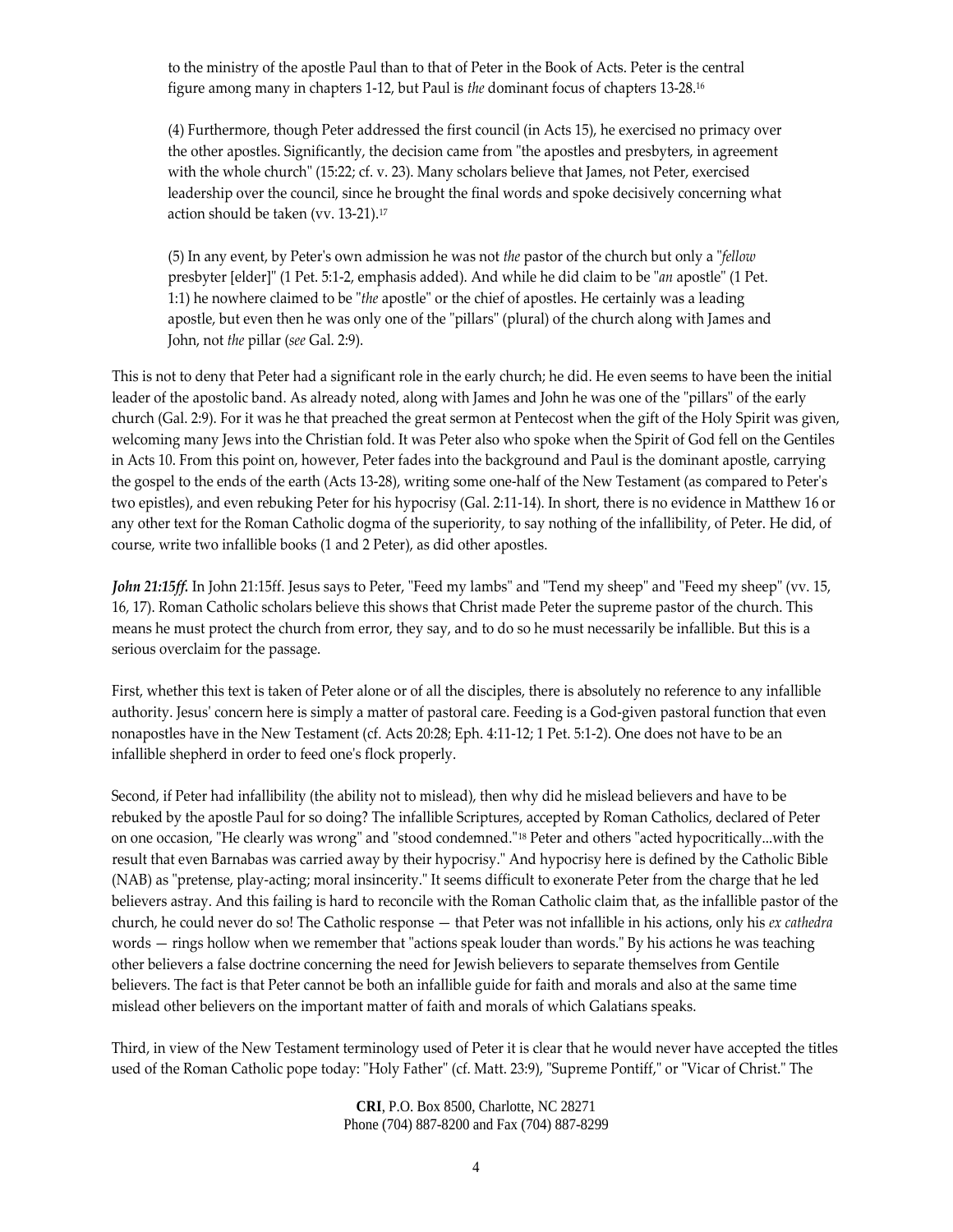only vicar (representative) of Christ on earth today is the blessed Holy Spirit (John 14:16, 26). As noted earlier, Peter referred to himself in much more humble terms as "*an* apostle," not *the* apostle (1 Pet. 1:1, emphasis added) and "*fellow*-presbyter [elder]" (1 Pet. 5:1, emphasis added), not the supreme bishop, the pope, or the Holy Father.

*John 11:49‐52.* In John 11:49‐52 Caiaphas, the High Priest, in his official capacity as High Priest, made an unwitting prophecy about Christ dying for the nation of Israel so that they would not perish. Some Catholics maintain that in the Old Testament the High Priest had an official revelatory function connected with his office, and therefore we should expect an equivalent (namely, the pope) in the New Testament. However, this argument is seriously flawed. First, this is merely an argument from analogy and is not based on any New Testament declaration that it is so. Second, the New Testament affirmations made about the Old Testament priesthood reject that analogy, for they say explicitly that the Old Testament priesthood has been abolished. The writer to the Hebrews declared that "there is a change of priesthoodʺ from that of Aaron (Heb. 7:12). The Aaronic priesthood has been fulfilled in *Christ* who is a priest forever after the order of Melchizedek (Heb. 7:15‐17). Third, even Catholics acknowledge that there is no new revelation after the time of the New Testament function. So no one (popes included) after the first century can have a revelatory function in the proper sense of giving new revelations. Finally, there is a New Testament revelatory function like that of the Old, but it is in the New Testament "apostles and prophets" (cf. Eph. 2:20; 3:5), which revelation ceased when they died. To assume a revelatory (or even infallible defining) function was passed on after them and is resident in the bishop of Rome is to beg the question.

In addition to a total lack of support from the Scriptures, there are many other arguments against papal infallibility. We will divide them into theological and historical arguments.

#### **Theological Problems**

There are serious theological problems with papal infallibility. One is the question of heresy being taught by an infallible pope.

*The Problem of Heretical Popes.* Pope Honorius I (A.D. 625‐638) was condemned by the Sixth General Council for teaching the monothelite heresy (that there was only one will in Christ<sup>19</sup>). Even Roman Catholic expert, Ludwig Ott, admits that "Pope Leo II (682-683) confirmed his anathematization..."<sup>20</sup> This being the case, we are left with the incredible situation of an infallible pope teaching a fallible, indeed *heretical,* doctrine. If the papal teaching office is infallible — if it cannot mislead on doctrine and ethics — then how could a papal teaching be heretical? This is misleading in doctrine in the most serious manner.

To claim that the pope was not infallible on this occasion is only to further undermine the doctrine of infallibility. How can one know just when his doctrinal pronouncements are infallible and when they are not? There is no infallible list of which are the infallible pronouncements and which are not.21 But without such a list, how can the Roman Catholic church provide infallible guidance on doctrine and morals? If the pope can be fallible on one doctrine, why cannot he be fallible on another?

Further, Ott's comment that Pope Leo did not condemn Pope Honorius with heresy but with "negligence in the suppression of error" is ineffective as a defense.<sup>22</sup> First, it still raises serious questions as to how Pope Honorius could be an infallible guide in faith and morals, since he taught heresy. And the Catholic response that he was not speaking *ex cathedra* when he taught this heresy is convenient but inadequate. Indeed, invoking such a distinction only tends to undermine faith in the far more numerous occasions when the pope is speaking with authority but not with infallibility.

Second, it does not explain the fact that the Sixth General Council did condemn Honorius as a heretic, as even Ott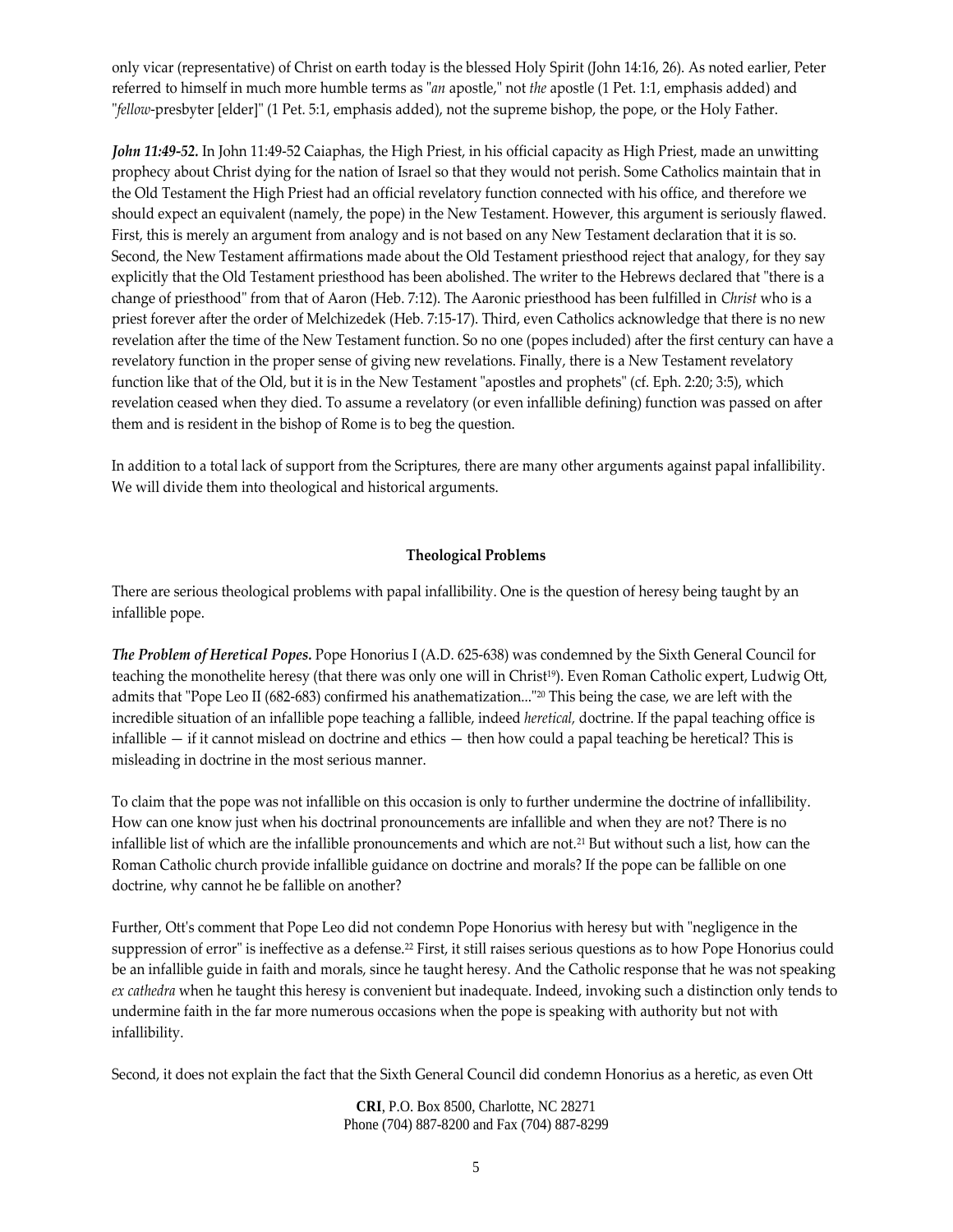#### admits.23 Was this infallible Council in error?

Finally, by disclaiming the infallibility of the pope in this and like situations, the number of occasions on which infallible pronouncements were made is relatively rare. For example, the pope has officially spoken *ex cathedra* only one time this whole century (on the Bodily Assumption of Mary)! If infallibility is exercised only this rarely then its value for all practical purposes on almost all occasions is nill. This being the case, since the pope is only speaking with fallible authority on the vast majority of occasions, the Catholic is bound to accept his authority on faith and morals when he may (and sometimes has been) wrong. In short, the alleged infallible guidance the papacy is supposed to provide is negligible at best. Indeed, on the overwhelming number of occasions there is no infallible guidance at all.

*The Problem of Revelational Insufficiency.* One of the chief reasons given by Catholic authorities as to the need for an infallible teaching magisterium is that we need infallible guidance to understand God's infallible revelation. Otherwise it will be misinterpreted as with the many Protestant sects. To this the Protestant must respond, How is an infallible interpretation any better than the infallible revelation? Divine revelation is a disclosure or unveiling by God. But to claim, as Catholics do, that Godʹs infallible unveiling in the Bible needs further infallible unveiling by God is to say that it was not unveiled properly to begin with.

To be sure, there is a difference between objective disclosure (revelation) and subjective discovery (understanding). But the central problem in this regard is not in the *perception* of God's truth. Even His special revelation is "evident" and "able to be understood" (Rom. 1:19-20). Our most significant problem with regard to the truth of God's revelation is *reception*. Paul declared that "the natural person does not *accept* [Gk: *dekomai*, welcome, receive] what pertains to the Spirit of God..." (1 Cor. 2:14). He cannot "know" (*ginosko:* know by experience) them because he does not receive them into his life, even though he understands them in his mind. So even though there is a difference between objective disclosure and subjective understanding, humans are "without excuse" for failing to understand the objective revelation of God, whether in nature or in Scripture (Rom. 1:20).

In this regard it is interesting that Catholic theology itself maintains that unbelievers should and can understand the truth of *natural* law apart from the teaching magisterium. Why then should they need an infallible teaching magisterium in order to properly understand the more explicit *divine* law?

It seems singularly inconsistent for Catholic scholars to claim they need another mind to interpret Scripture correctly for them when the mind God gave them is sufficient to interpret everything else, including some things much more difficult than Scripture. Many Catholic scholars, for example, are experts in interpreting classical literature, involving both the moral and religious meaning of those texts. Yet these same educated minds are said to be inadequate to obtain a reliable religious and moral interpretation of the texts of their own Scriptures.

Furthermore, it does not take an expert to interpret the crucial teachings of the Bible. The New Testament was written in the vernacular of the times, the trade‐language of the first century, known as *koine* Greek. It was a book written in the common, everyday language for the common, everyday person. Likewise, the vast majority of English translations of the Bible are also written in plain English, including Catholic versions. The essential truths of the Bible can be understood by any literate person. In fact, it is an insult to the intelligence of the common people to suggest that they can read and understand the daily news for themselves but need an infallible teaching magisterium in order to understand Godʹs Good News for them in the New Testament.

*The Problem of Indecisiveness of the Teaching Magisterium.* There is another problem with the Catholic argument for an infallible teaching magisterium: if an infallible teaching magisterium is needed to overcome the conflicting interpretations of Scripture, why is it that even these "infallibly" decisive declarations are also subject to conflicting interpretations? There are many hotly disputed differences among Catholic scholars on just what *ex cathedra*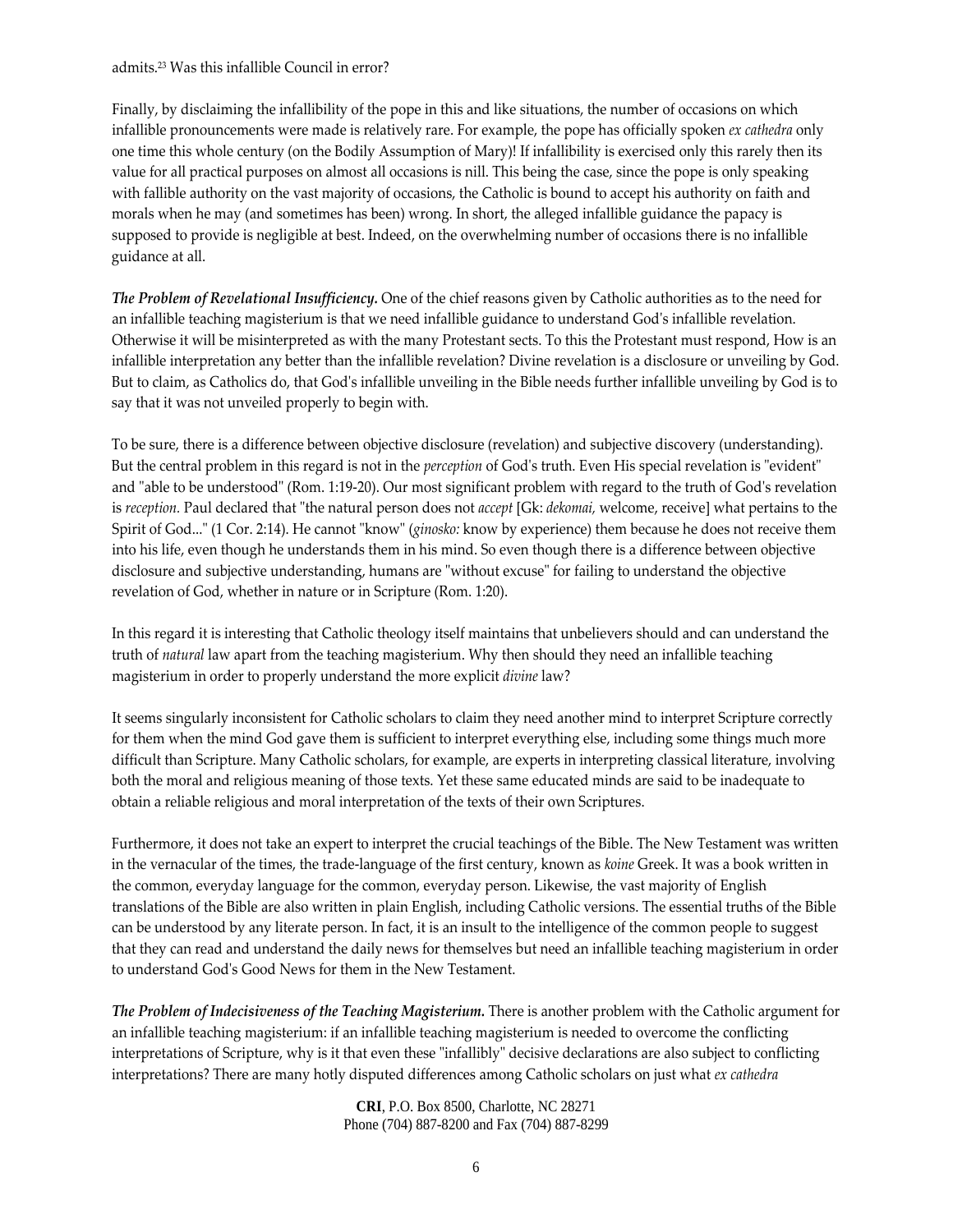statements mean, including those on Scripture, tradition, Mary, and justification. Even though there may be future clarifications on some of these, the problem remains for two reasons. First, it shows the indecisive nature of supposedly infallible pronouncements. Second, judging by past experience, even these future declarations will not settle all matters completely. Pronouncements on the inerrancy of Scripture are a case in point. Despite "infallible" statements, there is strong disagreement among Catholics on whether the Bible is really infallible in all matters or only on matters of salvation.

## **Historical Problems**

In addition to biblical and theological problems, there are serious historical problems with the Catholic claim for infallibility. Two are of special note here.

*The Problem of the Antipopes.* Haunting the history of Roman Catholicism is the scandalous specter of having more than one infallible pope at the same time — a pope and an antipope. *The Oxford Dictionary of the Christian Church* says "there have been about thirty-five antipopes in the history of the Church."<sup>24</sup> How can there be two infallible and opposing popes at the same time? Which is the true pope? Since there is no infallible list of popes or even an infallible way to determine who is the infallible pope, the system has a serious logical problem. Further, this difficulty has had several actual historical manifestations which bring into focus the whole question of an infallible pope.25

Catholic apologists claim that there were not really two popes, since only one can be infallible. However, since the faithful have no way to know for sure which one is the pope, which one should they look to for guidance? Each pope can excommunicate the other (and sometimes have). This being the case, claiming that only one is the real pope is at best only a theoretical solution. It does not solve the practical problem of which pope should be followed.

*The Problem of Galileo.* Perhaps one of the greatest embarrassments to the "infallible" church is its fallible judgment about Galileo Galilei (A.D. 1564‐1642), generally known as Galileo. In opposition to Galileo and the Copernican solar‐ centric theory he adopted, the Catholic church sided with the scientifically outdated Ptolemaic geocentric universe.

In A.D. 1616, the Copernican theory was condemned at Rome.26 Aristotelian scientists, the Jesuits, the Dominicans, and three popes (Paul V, Gregory XV, and Urban VIII), played key roles in the controversy. Galileo was summoned by the Inquisition in 1632, tried, and on June 21, 1633, pronounced "vehemently suspected of heresy." Eventually Pope Urban VIII allowed Galileo to return to his home in Florence, where he remained under house arrest until his death in 1642.

After the church had suffered many centuries of embarrassment for its condemnation of Galileo, on November 10, 1979, Pope John Paul II spoke to the Pontifical Academy of Science. In the address titled, "Faith, Science and the Galileo Case," the pope called for a reexamination of the whole episode.<sup>27</sup> On May 9, 1983, while addressing the subject of the church and science, John Paul II conceded that "Galileo had 'suffered from departments of the church.<sup>"28</sup> This, of course, is not a clear retraction of the condemnation, nor does it solve the problem of how an infallible pronouncement of the Catholic church could be in error.

Roman Catholic responses to the Galileo episode leave something to be desired. One Catholic authority claims that while both Paul V and Urban VIII were committed anti‐Copernicans, their pronouncements were not *ex cathedra.* The decree of A.D. 1616 "was issued by the Congregation of the Index, which can raise no difficulty in regard of infallibility, this tribunal being absolutely incompetent to make a dogmatic decree." $29$  As to the second trial in 1633, which also resulted in a condemnation of Galileo, this sentence is said to be of lesser importance because it "did not receive the Pope's signature."<sup>30</sup> Another Catholic authority states that although the theologians' treatment of Galileo was inappropriate, "the condemnation was the act of a Roman Congregation and in no way involved infallible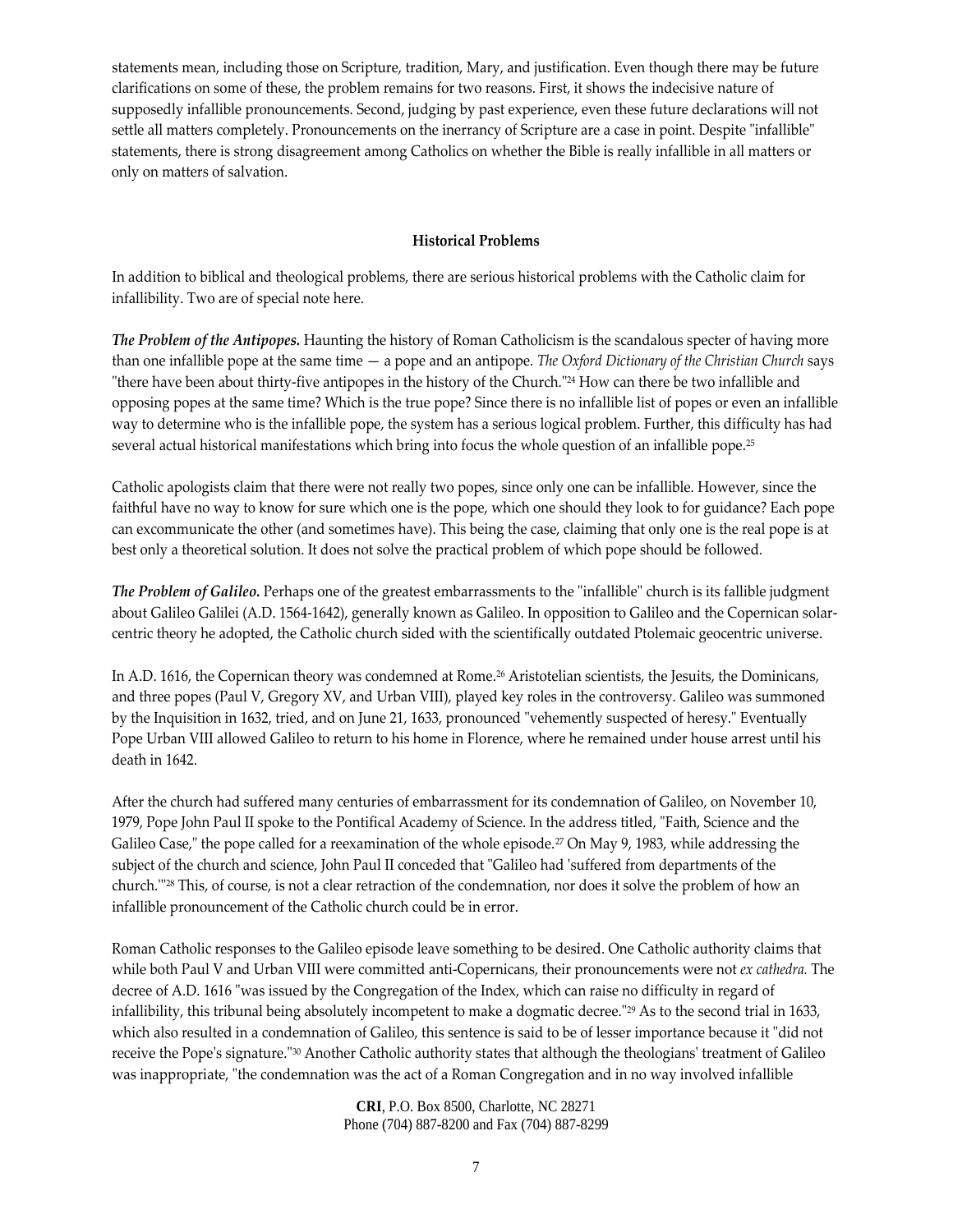teaching authority."<sup>31</sup> Still another source observes, "The condemnation of Galileo by the Inquisition had nothing to do with the question of papal infallibility, since no question of faith or morals was papally condemned *ex cathedra*."<sup>32</sup> And yet another Catholic apologist suggests that, although the decision was a "regrettable" case of "imprudence," there was no error made by the pope, since Galileo was not really condemned of heresy but only strongly suspected of it.

None of these ingenious solutions is very convincing, having all the earmarks of after‐the‐fact tinkering with the pronouncements that resulted from this episode. Galileo and his opponents would be nonplussed to discover that the serious charges leveled against him were not "*ex cathedra*" in force. And in view of the strong nature of both the condemnation and the punishment, he would certainly be surprised to hear Catholic apologists claim that he was not really being condemned for false teaching but only that "his 'proof' did not impress even astronomers of that day  $$ nor would they impress astronomers today"!<sup>33</sup>

At any rate, the popeʹs condemnation of Galileo only leads to undermine the alleged infallibility of the Catholic church. Of course, Catholic apologists can always resort to their apologetic warehouse — the claim that the pope was not really speaking infallibly on that occasion. As we have already observed, however, constant appeal to this nonverifiable distinction only tends to undermine the very infallibility it purports to defend.

## **AN IMPASSABLE ROADBLOCK**

Despite the common creedal and doctrinal heritage of Catholics and Protestants, there are some serious differences.34 None of these is more basic than the question of authority. Catholics affirm de fide, as an unchangeable part of their faith, the infallible teaching authority of the Roman church as manifested in the present bishop of Rome (the pope). But what Catholics affirm "infallibly" Protestants deny emphatically. This is an impassable roadblock to any ecclesiastical unity between Catholicism and orthodox Protestantism. No talk about "first among equals" or "collegiality" will solve the problem. For the very concept of an infallible teaching magisterium, however composed, is contrary to the basic Protestant principle of *sola Scriptura,* the Bible alone (*see* Part Three). Here we must agree to disagree. For while both sides believe the Bible is infallible, Protestants deny that the church or the pope has an infallible interpretation of it.

**Dr. Geisler** is Dean of Southern Evangelical Seminary, Charlotte, North Carolina (704) 543‐9475.

#### **NOTES**

<sup>1</sup> Avery Dulles, "Infallibility: The Terminology," in *Teaching Authority and Infallibility in the Church*, ed. Paul C. Empie, T. Austin Murphy, and Joseph A. Burgess (Minneapolis: Augsburg Publishing House, 1978), 71.

<sup>2</sup> Henry Denzinger, *The Sources of Catholic Dogma,* trans. Roy J. Deferrari (London: B. Herder Book Co., 1957), no. 1826, 454.

- <sup>3</sup> *Ibid.,* no. 1839, 457.
- <sup>4</sup> *Ibid.,* no. 1840.
- <sup>5</sup> Dulles, 79‐80.

<sup>6</sup> *Ibid.*

<sup>7</sup> *Ibid.,* 72.

<sup>8</sup> *Ibid.*

<sup>9</sup> They appeal to Denzinger 1839 to support their view.

 $10$  Eastern Orthodoxy is willing to accept the bishop of Rome as "first among equals," a place of honor coming short of